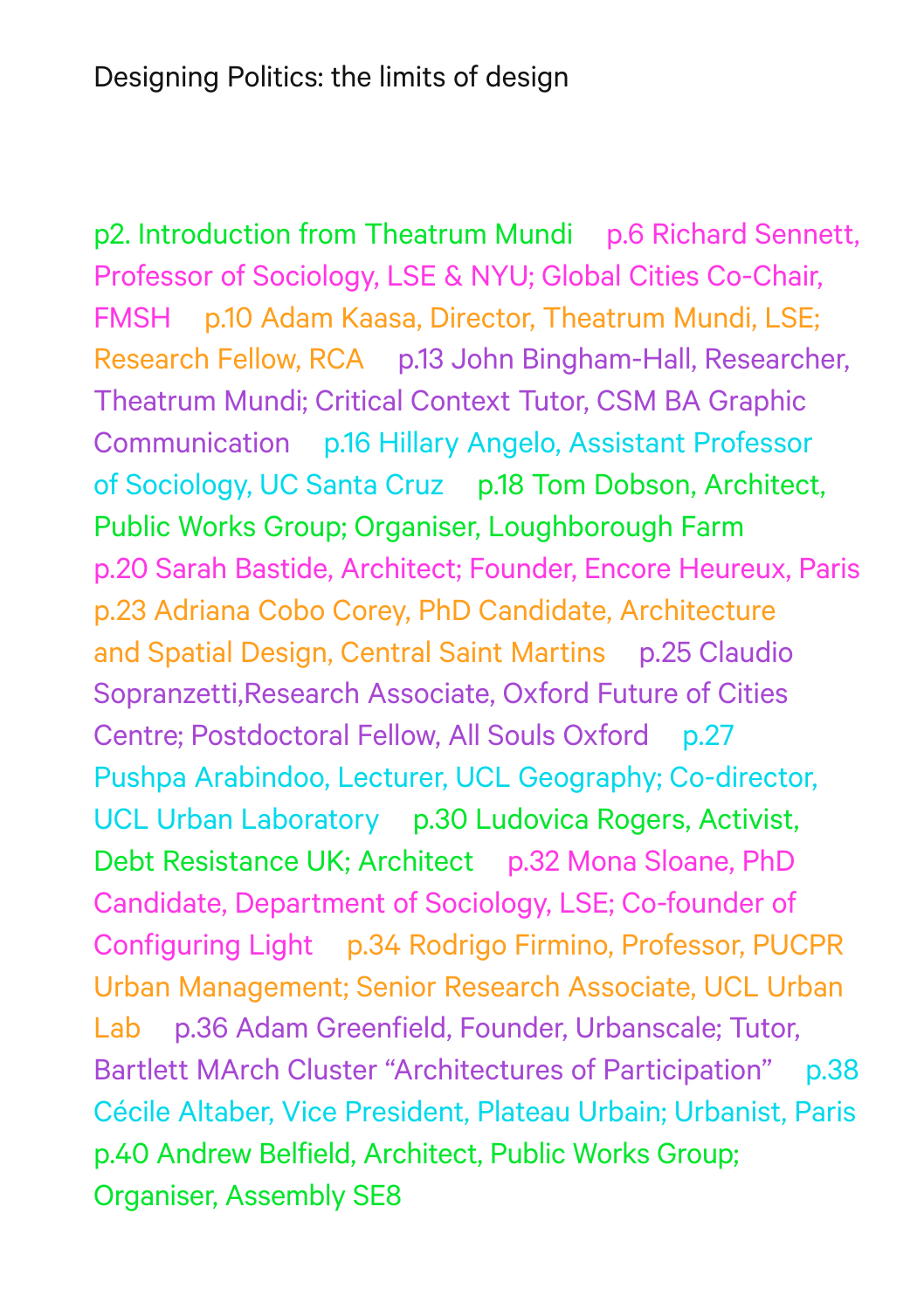## **Contents**

What are the limits of design in addressing the political and/or when has design not been enough? A collection of thought pieces written by Theatrum Mundi's Designing Politics Working Group following a workshop at the Villa Vassilieff in Paris on 25th May 2016. This working group is supported by the Global Cities Chair at the Fondation Maison des Sciences de l'Homme in Paris.

## Editors

Adam Kaasa, Director of Theatrum Mundi, LSE Cities and Research Fellow in Architecture, RCA

John Bingham-Hall, Researcher at Theatrum Mundi, LSE Cities, and PhD Candidate Bartlett, UCL

Elisabetta Pietrostefani, Projects Coordinator at Theatrum Mundi and PhD Candidate Geography LSE

## **THEATRUM**

- p.2 Introduction from Theatrum Mundi
- p.6 Richard Sennett Professor of Sociology, LSE & NYU; Global Cities Co-Chair, FMSH
- p.10 Adam Kaasa Director, Theatrum Mundi, LSE; Research Fellow, RCA
- p.13 John Bingham-Hall Researcher, Theatrum Mundi; Critical Context Tutor, CSM BA Graphic Communication
- p.16 Hillary Angelo Assistant Professor of Sociology, UC Santa Cruz
- p.18 Tom Dobson Architect, Public Works Group; Organiser, Loughborough Farm
- p.20 Sarah Bastide Architect; Founder, Encore Heureux, Paris
- p.23 Adriana Cobo Corey PhD Candidate, Architecture and Spatial Design, Central Saint Martins
- p.25 Claudio Sopranzetti Research Associate, Oxford Future of Cities Centre; Postdoctoral Fellow, All Souls Oxford
- p.27 Pushpa Arabindoo Lecturer, UCL Geography; Co-director, UCL Urban Laboratory
- p.30 Ludovica Rogers Activist, Debt Resistance UK; Architect
- p.32 Mona Sloane PhD Candidate, Department of Sociology, LSE; Co-founder of Configuring Light
- p.34 Rodrigo Firmino Professor, PUCPR Urban Management; Senior Research Associate, UCL Urban Lab
- p.36 Adam Greenfield Founder, Urbanscale; Tutor, Bartlett MArch Cluster "Architectures of Participation"
- p.38 Cécile Altaber Vice President, Plateau Urbain; Urbanist, Paris
- p.40 Andrew Belfield Architect, Public Works Group; Organiser, Assembly SE8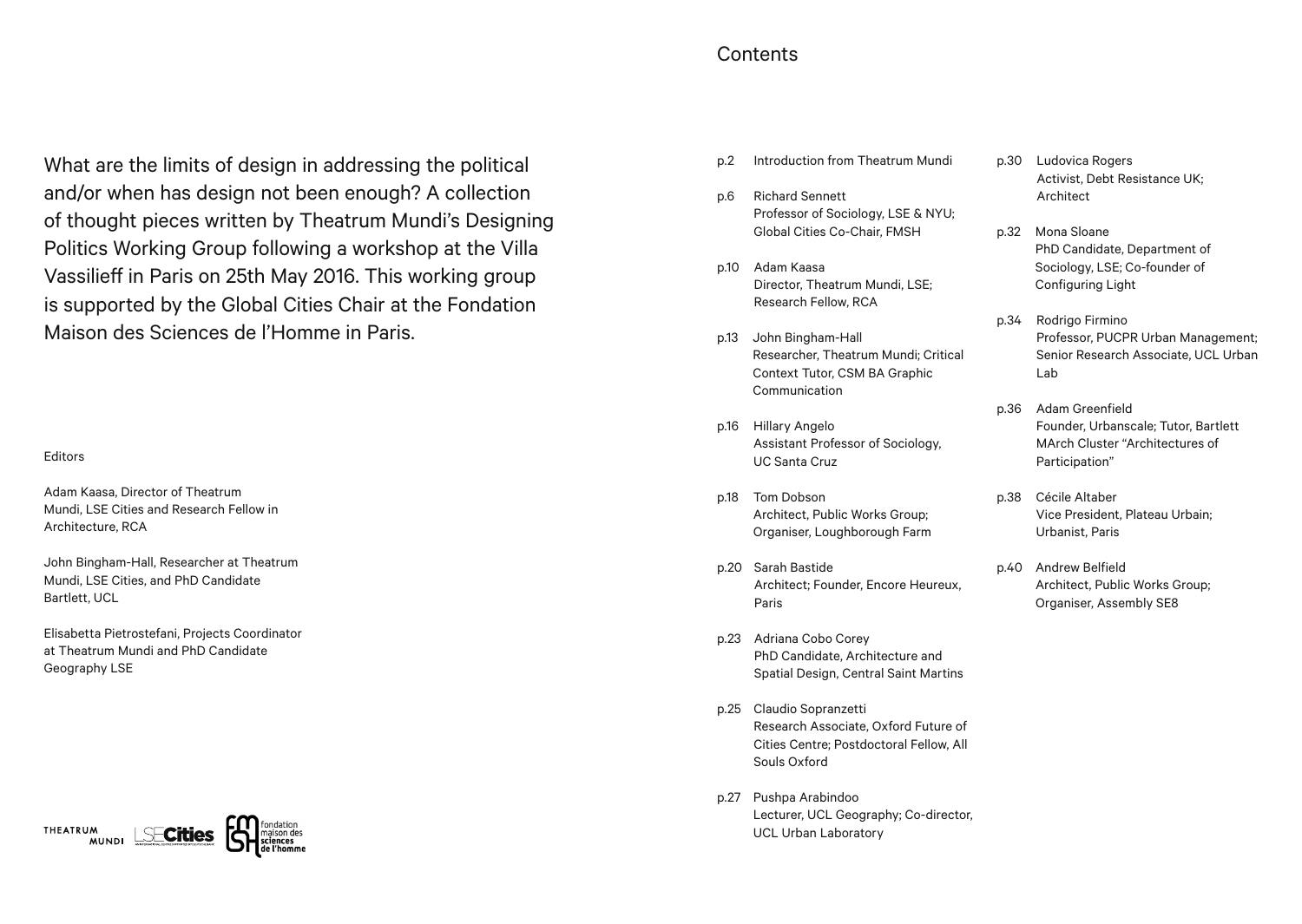As a result, design becomes limited - and counterproductive - when encountering the political unless it recognizes its reductionism, which is effective yet bounded to sclerotize and to ossify reality, or becomes aware of the political-economic implication of its own label. Calling something an act of design (as much as calling something politics) goes well beyond a technical or aesthetic judgement; it becomes an act of legitimization. And, as any act of legitimization, it entails an act of exclusion. As a result, when a fishermen fidgets with a net and comes up with a more effective way of weighing it down or a slum dweller devises a better system of water drainage, their acts are classified as ingenuity, practical sense, or local know-how. Conversely, when the well-dressed university-educated cappuccino-sipping "creative" builds a chair, that act is of "design." Exactly the same way in which, when in a riot the unemployed loots a betting shop or a shopping mall, hundreds of voices raise to define such act as nonpolitical, and corner it into irrationality, blind rage, or shopping with violence, while celebrating riding a bike to work as a political act.

So to conclude, two elements are central to this analysis of the relation between design and the political. Firstly, we need to recognize the very use of the label "design" as part of a political and economic order, in which value and legitimacy are created. Design as a category, therefore, does not just relate to the political, it is its own political-economic project, one in which value is generated through uniqueness. The proliferation of the word "design" conjures and it is symptomatic of a post-Fordist system of creation of surplus value, one in which the uniqueness of a piece, the ingenuity of its design, and what the resulting object comes to signify and represent in terms of identity is celebrated, and valued, over the mass production and celebration for seriality that dominated Fordist modes of production, circulation, and consumption. Secondly, we need to acknowledge that design is an act of reduction, and therefore of institutionalization, that creates a reality. In this sense, the ultimate political act is not that of designing, but rather of hijacking, hacking, and cracking the design, of finding its limits and backdoors and opening them up to challenges.

## Pushpa Arabindoo Radical Design: From Ideology to Practice

Unusually, we find ourselves at a rare, feel-good historical moment, when we are supposed to be marking and (if we dare) celebrating 500 years of Thomas More's inspirational text *Utopia*—an appropriate conjuncture to think 'widely about the politics of design, and designing for politics'. And perhaps, with a little nudge, a gentle push, we can even realise Aureli's 'prophecy' of a shift towards a repoliticisation of architecture, embracing once again the possibilities of radical critique.<sup>1</sup> This would of course require design to go beyond the mellow compromise of 'radical realism', a concession common in design as it remains caught within the vain demands of professionalism. Practically, it also means that design needs to roll its sleeves up to occupy a central role in restoring the public investment programme in housing, infrastructure, health, education and other associated welfare schemes that are now nearly extinct. In this matter, design cannot be faulted for not trying. The primal role of design in New Labour's Urban Renaissance Agenda in the UK is well known, especially in driving key schemes such as the Building Schools for Future, one that came in for stinging criticism. Given this scepticism, should design try yet again to influence socio-political agendas? Would its efforts be predictably limited to meddling gestures? If so, is this is simply (not) enough?

> The politics of tactical architecture cannot be so easily dismissed.

Swyngedouw's cryptic statement, that architecture cannot be an emancipatory project but architects can, encapsulate best the limits of design in addressing the political.<sup>2</sup> While he follows Tafuri's argument that architecture is removed from any larger critique of capitalism and its unfolding cultural logic, he draws attention to the emergence of insurgent